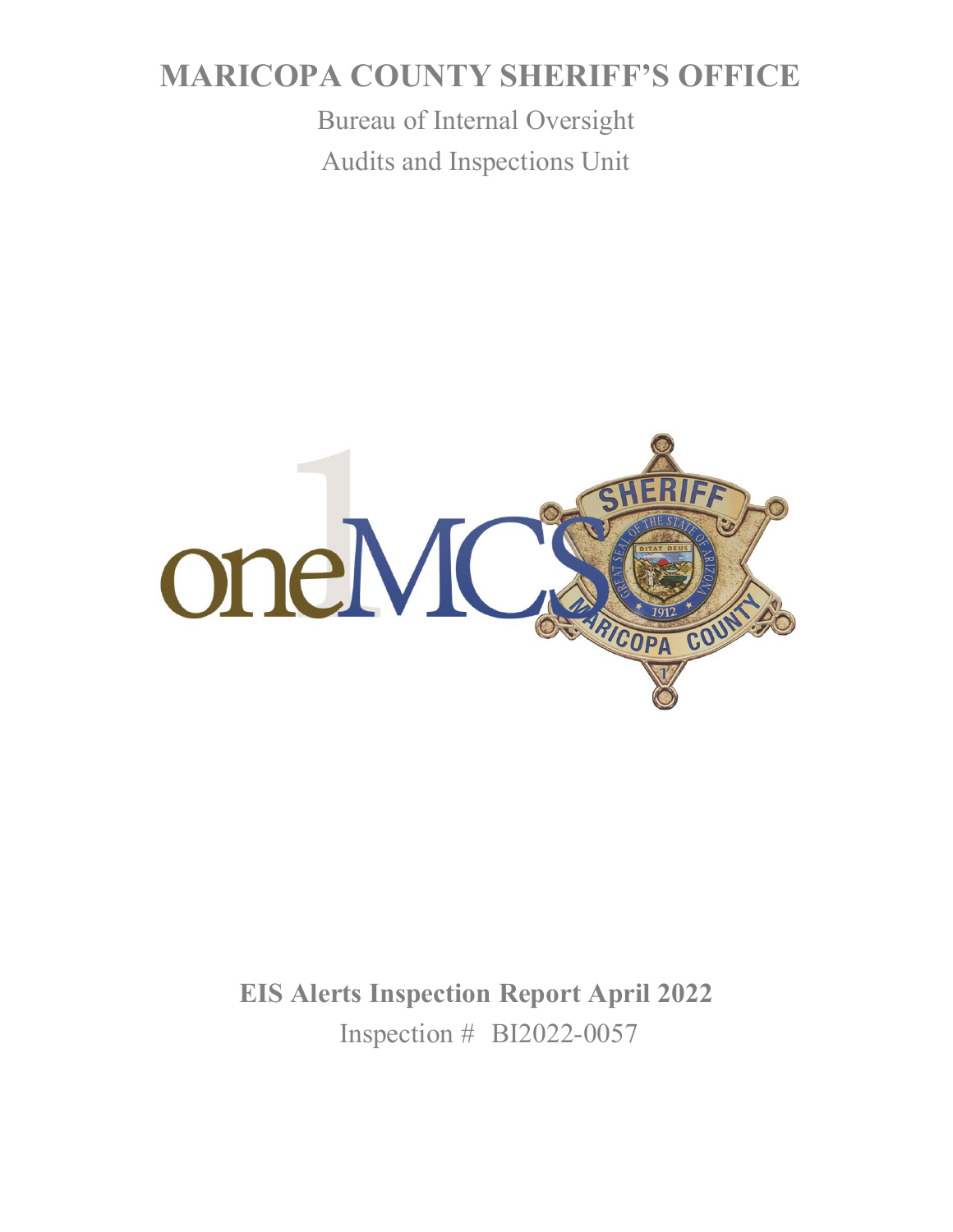The Bureau of Internal Oversight (BIO), Audits and Inspections Unit (AIU) will conduct inspections of the Early Identification System (EIS) Alerts on a monthly basis. The purpose of the inspection is to ensure compliance with Office Policies and to promote proper supervision. To achieve this, the Court Monitor Team, through the Court Implementation Division, selected a sample of 15 EIS Alerts (or all if less than 15) closed/completed during the month being inspected. These selected alerts will be provided to the AIU. To ensure consistent inspections, the *EIS Alerts Inspection Matrix* developed by the AIU will be utilized to inspect the provided sample.

# **Matrix Procedure:**

Utilize the *EIS Alerts Inspection Matrix* to ensure that the selected EIS Alerts are returned to the Early Intervention Unit (EIU) in the required timeframe.

# **Criteria:**

MCSO Policy GB-2, *Command Responsibility* MCSO Policy GH-5, *Early Identification System* (EIS)

# **Conditions:**

After AIU received 15 closed EIS Alert cases selected by the Court Monitor Team, a review of the IAPro Early Identification case management system was conducted for each of the EIS Alerts in the provided sample.

The inspection results for 15 EIS Alerts completed/closed during April 2022:

| <b>Inspection Element</b>                                                                                                                                          | Not In<br>Compliance | In<br>Compliance | <b>Total</b><br><b>Inspected</b> | <b>Compliance Rate</b> |
|--------------------------------------------------------------------------------------------------------------------------------------------------------------------|----------------------|------------------|----------------------------------|------------------------|
| Alert addressed, closed, and returned to EIU<br>within 30 calendar days as required by policy                                                                      | 0                    | 15               | 15                               | 100.00%                |
| For Alerts not completed within 30 days,<br>determine if an extension was requested by the<br>assigned division and if the extension request<br>was granted by EIU | 0                    | $\overline{2}$   |                                  | 100.00%                |
| If an extension was granted, the Alert was<br>completed and submitted within 30 days of new<br>due date                                                            | 0                    | $\overline{2}$   |                                  | 100.00%                |
| <b>Compliance for EIS Alerts completed/Closed</b><br>during April 2022                                                                                             | 0                    | 15               | 15                               | 100.00%                |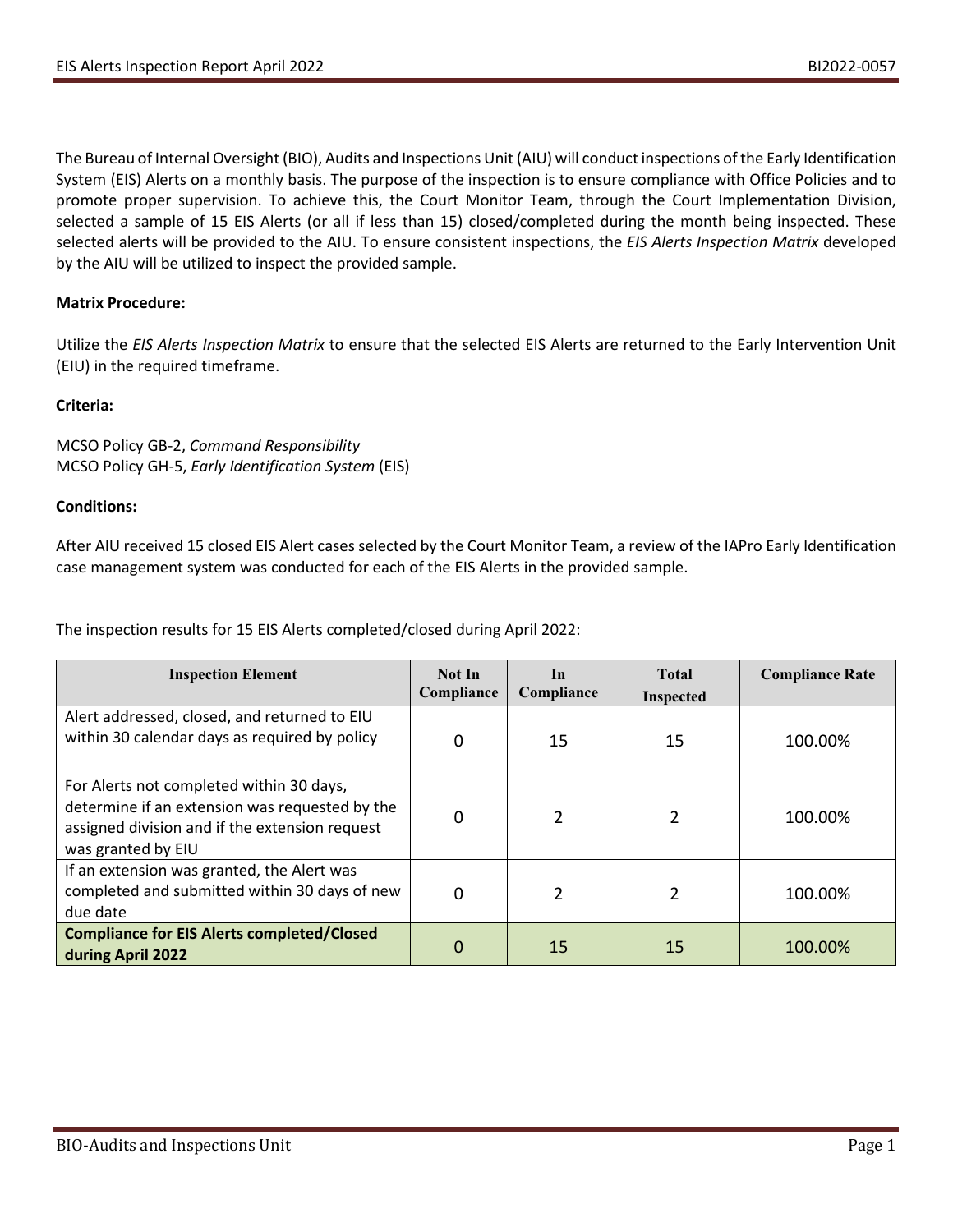| <b>EA Number</b> | <b>Alert Number</b> | <b>Interventions Initiated by</b>   | <b>Administrative Investigation in</b> |
|------------------|---------------------|-------------------------------------|----------------------------------------|
|                  |                     | Command                             | <b>Progress</b>                        |
| EA2021-0012      | Alert2021-0012      | No Further Action                   | <b>Yes</b>                             |
| EA2021-0057      | Alert2021-0056      | No Further Action                   | Yes                                    |
| EA2021-0108      | Alert2021-0108      | Meeting with Supervisor             | Yes                                    |
| EA2021-0111      | Alert2021-0111      | <b>Supervisor Evaluation Period</b> | Yes                                    |
| EA2021-0115      | Alert2021-0115      | No Further Action                   | No                                     |
| EA2021-0119      | Alert2021-0119      | Meeting with Supervisor             | Yes                                    |
| EA2021-0144      | Alert2021-0145      | Meeting with Supervisor             | Yes                                    |
| EA2021-0155      | Alert2021-0155      | No Further Action                   | Yes                                    |
| EA2021-0159      | Alert2021-0159      | <b>Action Plan</b>                  | No                                     |
| EA2021-0161      | Alert2021-0161      | No Further Action                   | Yes                                    |
| EA2021-0163      | Alert2021-0163      | No Further Action                   | Yes                                    |
| EA2021-0164      | Alert2021-0164      | Training                            | Yes                                    |
| EA2021-0165      | Alert2021-0166      | Meeting with Supervisor             | Yes                                    |
| EA2021-0166      | Alert2021-0167      | No Further Action                   | Yes                                    |
| EA2021-0173      | Alert2021-0174      | No Further Action                   | No                                     |

The following table describes approved actions taken by the supervisor and if an administrative investigation is indicated:

**Unless noted above in the deficiency table, there was no prior BIO Action Forms similar in nature for the perceived deputy deficiencies.**

**Results:**

- $\geq 100.00\%$  or 15 out of 15 EIS Alerts had no deficiencies (15 ÷ 15 = 100.00%).
- $\triangleright$  The overall result is no change in compliance from the March 2022 inspection.